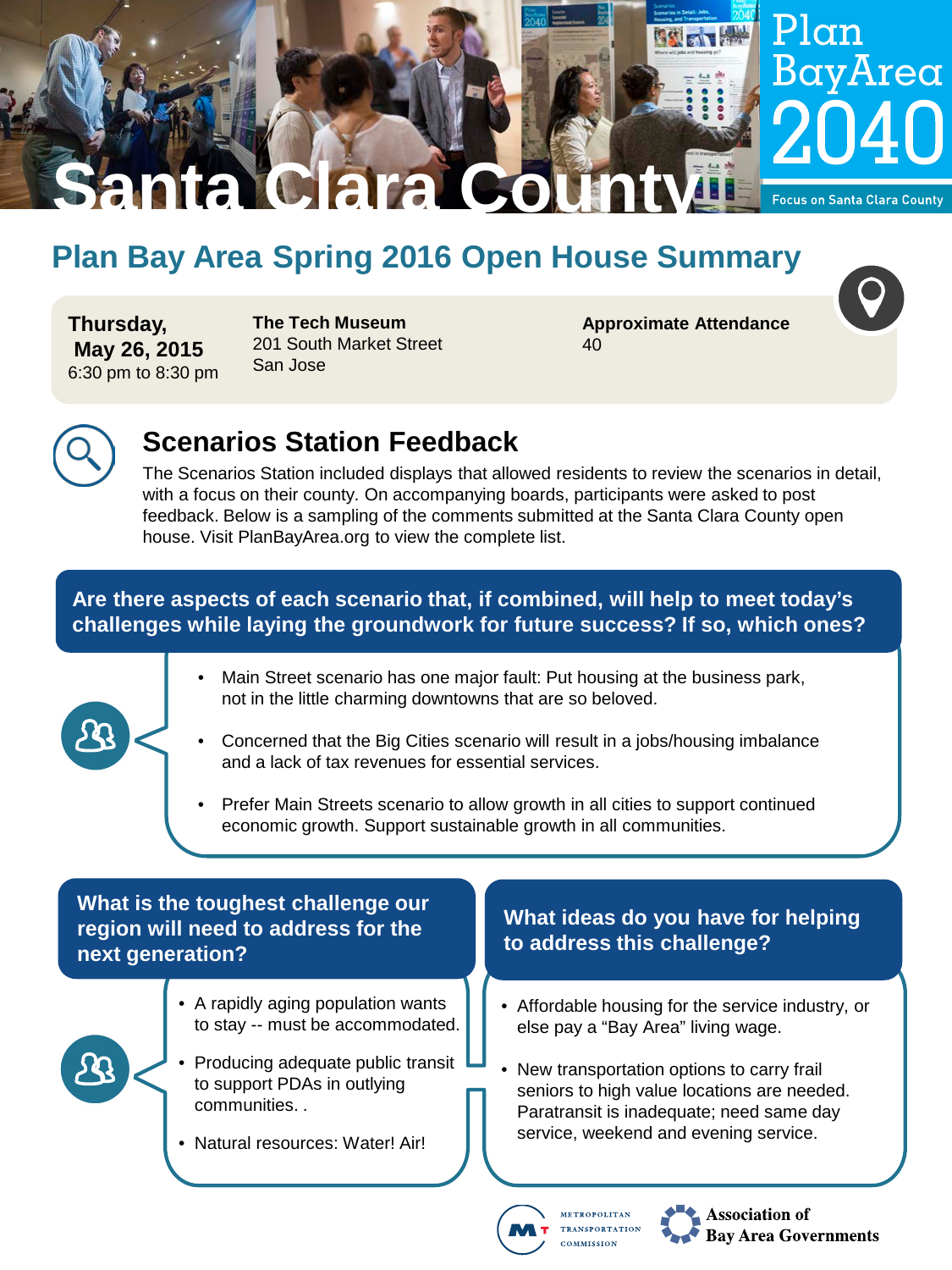**How can we help prevent displacement of long-time residents and best address the lack of affordable housing in the Bay Area?**

- 
- Use eminent domain and public dollars to build Community Land Trust buildings.
- Modify state law regarding cap in rent increases to make it apply to buildings constructed after the 1970s
- New housing causes gentrification. Stop it.

#### **Which present-day transportation investments do you see providing the most benefits for existing and future Bay Area residents?**



- Santa Clara County's bus network with connectivity; service every 15 minutes at least, evenings and weekends; and fare subsidies on BART and Caltrain for lowincome people.
- Complete BART before Brown's bullet train outruns you!
- Supplement BART stations with jitney (electric) buses to neighborhoods/ downtowns/ malls



# **Places of the Bay Area Station**

The Places of the Bay Area Station offered the opportunity to participate in a Bay Area-wide initiative to inspire residents in creating and sharing stories about the various places in our lives. Below is a sampling of the photos taken at this station at the Santa Clara County open house.

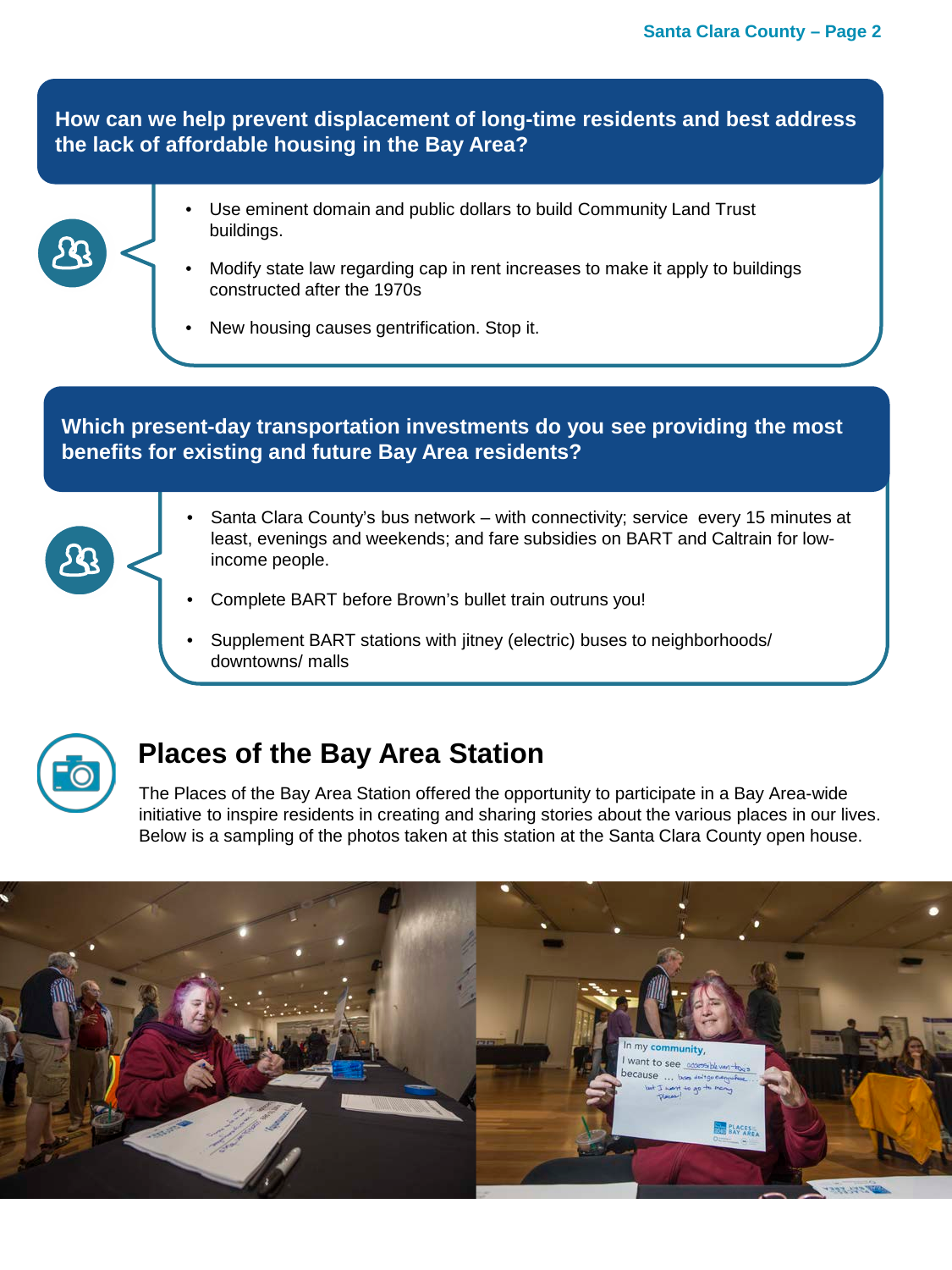# Plan<br>BayArea

# **Plan Bay Area 2040 -- Spring 2016 Public Engagement**

# **Santa Clara County Open House**

May 26, 2016 The Tech Museum, 201 South Market Street, San Jose 6:30 p.m. to 8:30 p.m.

## *Comments Received at the Scenarios Station on the Feedback Display Boards*

After reviewing several display boards describing Plan Bay Area 2040 and the alternative scenarios for what the Bay Area could look like in 2040, as well as talking with MTC and ABAG staff stationed at the display boards, Open House participants responded to the four questions below.

|                | Are there aspects of each scenario that, if combined, you feel will help to meet<br>today's challenges while laying the groundwork for future success?<br>If so, which ones?                                                                                                                                                                                                                      | <b>County/Source</b><br>of Comment |
|----------------|---------------------------------------------------------------------------------------------------------------------------------------------------------------------------------------------------------------------------------------------------------------------------------------------------------------------------------------------------------------------------------------------------|------------------------------------|
| $\mathbf{1}$   | Without a regional nexus, the Bay will always be behind, but at least we're not<br>Houston!                                                                                                                                                                                                                                                                                                       | Santa Clara                        |
| 2              | Stop terracing your and my hillsides (like Milpitas)! You are displacing all kinds of<br>wildlife!                                                                                                                                                                                                                                                                                                | Santa Clara                        |
| $\overline{3}$ | Main Street scenario has one major fault: Put housing at the business park, not in<br>the little charming downtown parts that are so beloved. This would reconstruct them<br>for the benefit of only a few residents. Do not place more than three stories along El<br>Camino Real, because of coming earthquakes. You'll block the arterial and trap<br>victims in and emergency responders out! | Santa Clara                        |
| $\overline{4}$ | Concerned that Big City scenario will result in a jobs/housing imbalance and lack of<br>tax revenue for essential services. Perhaps encourage development in other cities<br>only where available mass transit.                                                                                                                                                                                   | Santa Clara                        |
| 5 <sup>5</sup> | Cities are already tied to Specific Plans/planning codes to accentuate appropriately<br>the components of your three scenarios. It seems like the region would benefit from<br>an integrated perspective and not just one scenario.                                                                                                                                                               | Santa Clara                        |
| 6              | Prefer Main Streets scenario to allow continued growth in all cities to support<br>continued economic growth. Should also support sustainable growth in all<br>communities.                                                                                                                                                                                                                       | Santa Clara                        |

|                | What is the toughest challenge our region will need to address for the next<br>generation?<br>What ideas do you have for helping to address this challenge?                                                                | <b>County/Source</b><br>of Comment |
|----------------|----------------------------------------------------------------------------------------------------------------------------------------------------------------------------------------------------------------------------|------------------------------------|
|                | With the buildup of Bay Area buildings and population, what are the scenarios for<br>natural disasters? Are our fire, police, EMC, hospitals also growing? Escape after<br>earthquakes/fires blocked by fuller high rises. | Santa Clara                        |
| $\overline{2}$ | Stop building up so much: job and housing. You're importing people when we, the<br>original people here did not have children (although we wanted them). To observe<br>zero population growth: that's the answer.          | Santa Clara                        |
| 3              | Biggest challenge - making it possible for oldest community members to age in<br>place. For that to happen, new transportation options to carry frail seniors to high                                                      | Santa Clara                        |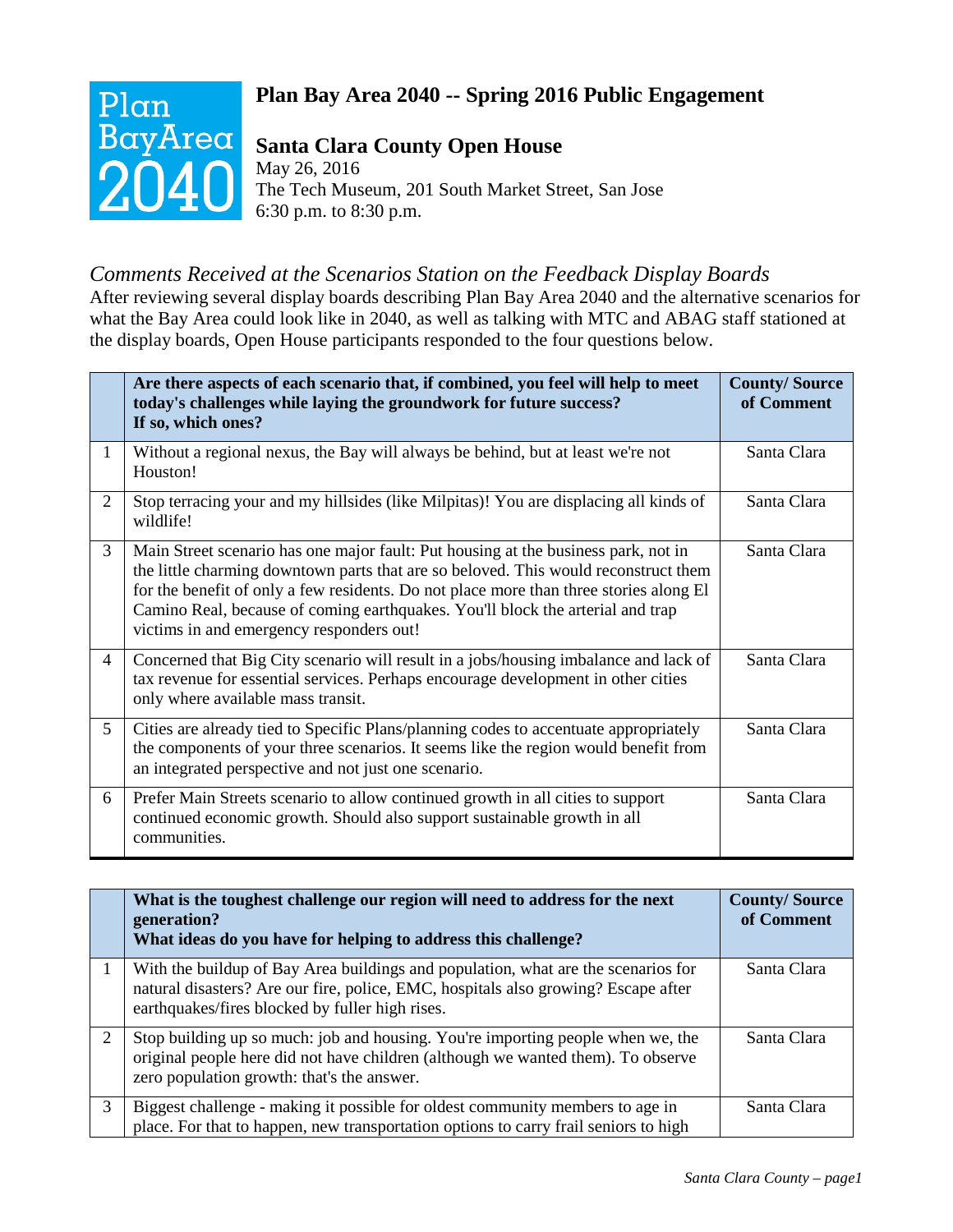|                | value locations are needed. Paratransit is inadequate. Same-day service, weekend,<br>and evening service are needed, as well as service between counties, door-to-door<br>service, wheelchair capability. |             |
|----------------|-----------------------------------------------------------------------------------------------------------------------------------------------------------------------------------------------------------|-------------|
| $\overline{4}$ | A rapidly aging population that wants to stay must be accommodated. Solution -<br>sign off SFDs for guaranteed senior communities.                                                                        | Santa Clara |
| $5^{\circ}$    | JOBS - bringing in/creating without selling or giving away the store. Business-<br>positive areas don't need subsidizing.                                                                                 | Santa Clara |
| 6              | Producing adequate public transit to support PDAs in outlying communities. Need<br>more incentives to communities to implement sensible mixed-use/higher densities.                                       | Santa Clara |
| 7              | Affordable housing for the service industry and/or paying a "Bay Area" living wage.                                                                                                                       | Santa Clara |
| 8              | Natural Resources: Water! Air! Water needed for development. Water needed for<br>added population. No new sources, yet already exceeding supply currently.                                                | Santa Clara |

|                | How can we help prevent displacement of long-time residents and best address<br>the lack of affordable housing in the Bay Area?                                                                                                                                        | <b>County/Source</b><br>of Comment |
|----------------|------------------------------------------------------------------------------------------------------------------------------------------------------------------------------------------------------------------------------------------------------------------------|------------------------------------|
| $\mathbf{1}$   | Jurisdictions use all means permitted by $law$ – for example, in-lieu fees, mixed-<br>income projects – in order to build and create below-market housing. Modify state<br>law re: cap in rent increases to make it apply to buildings constructed after the<br>1970s. | Santa Clara                        |
| 2              | Well, when the quality of life gets poor because of congestion, homelessness and<br>jobs only in a "technology base," people will leave and move to more tax-friendly<br>places or out of the country.                                                                 | Santa Clara                        |
| 3              | New housing causes gentrification. Stop it. Older housing sells and rents for much<br>less. Stop imported (sic) people into the area. Sell "zero population growth" and<br>long-term residents will not be displaced!                                                  | Santa Clara                        |
| $\overline{4}$ | Use Eminent Domain and public dollars to build Community Land Trust buildings<br>$(18-24$ Apartments = 3 single family dwellings).                                                                                                                                     | Santa Clara                        |

|                | Which present-day transportation investments do you see providing the most<br>benefits for existing and future Bay Area residents?                                                                                                                                                                                                                                           | <b>County/Source</b><br>of Comment |
|----------------|------------------------------------------------------------------------------------------------------------------------------------------------------------------------------------------------------------------------------------------------------------------------------------------------------------------------------------------------------------------------------|------------------------------------|
| $\mathbf{1}$   | Santa Clara County - bus network - connectivity, every 15 minutes at least,<br>evenings and weekends. Fare subsidies for BART and Caltrain for low-income<br>people.                                                                                                                                                                                                         | Santa Clara                        |
| 2              | Below street level train for Caltrain. Open air above. Bikeway paths along corridor<br>at street level and above trains.                                                                                                                                                                                                                                                     | Santa Clara                        |
| 3              | Caltrain is barely able to fund itself and it is working for a lot of people!                                                                                                                                                                                                                                                                                                | Santa Clara                        |
| $\overline{4}$ | Caltrain, VTA bus service and other modes to support them - bicycle plans!                                                                                                                                                                                                                                                                                                   | Santa Clara                        |
| 5 <sup>1</sup> | I put 96 solar panels on the affordable housing I provide. We power all our electric<br>car with clean electricity and we will clean up the air. Everyone around me started<br>doing the same, but we're discouraged by the threat of dedicated bus lanes.                                                                                                                   | Santa Clara                        |
| 6              | An embedded central expressway from Sunnyvale down to San Jose and up to San<br>Francisco will help; that is, lower it for grade separation, for safety, traffic flow.<br>Rail track could be lowered from Mountain View on up to San Francisco. That<br>work for Caltrans, light rail and high speed rail (sic). Much quieter, too. Talk to Joe<br>Simitian about the \$\$. | Santa Clara                        |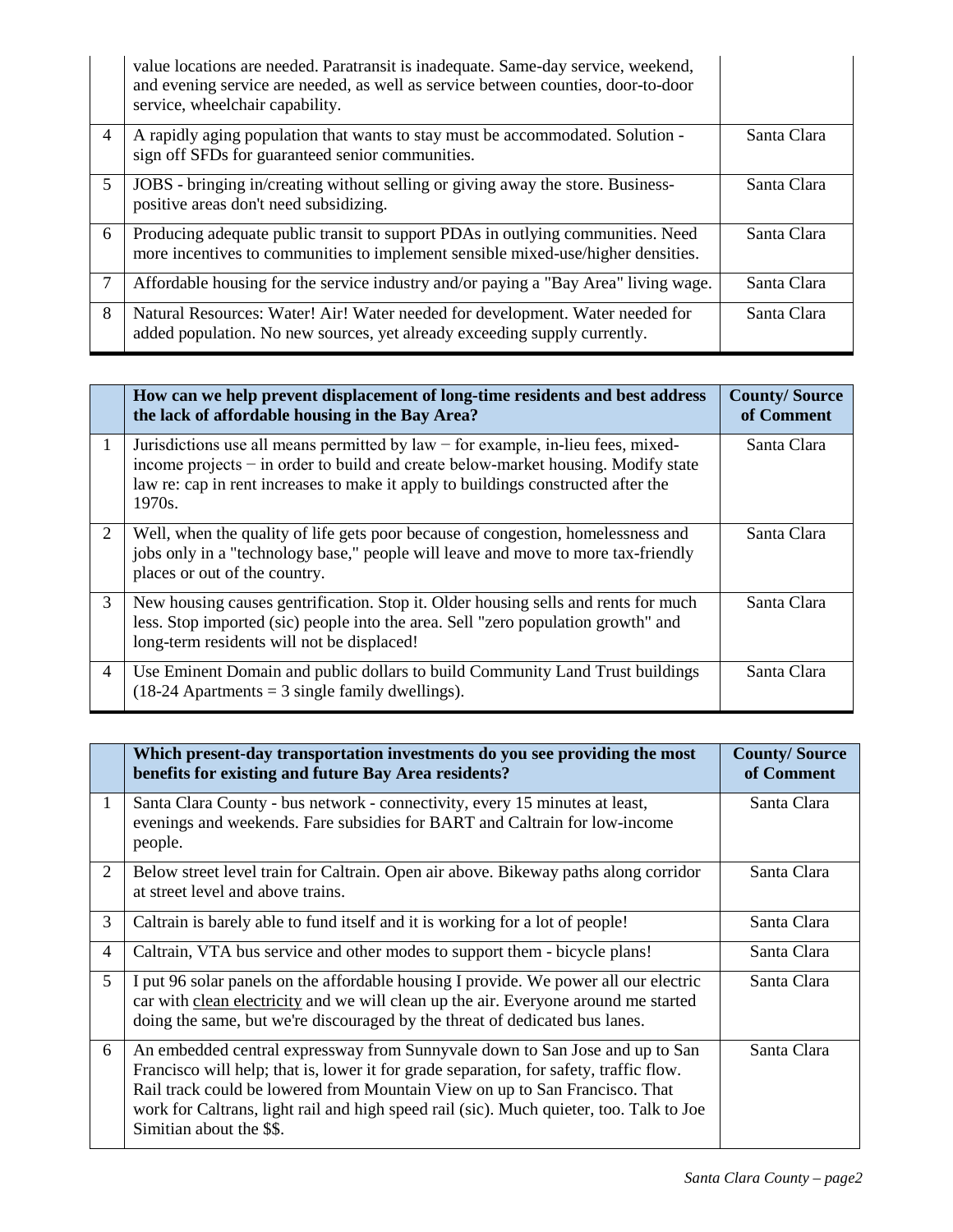|  | Complete BART before Brown's bullet train outruns you! Then supplement BART<br>stations with jitney (electric) buses to neighborhoods/malls/downtowns. Check out<br>Sao Paulo! | Santa Clara |
|--|--------------------------------------------------------------------------------------------------------------------------------------------------------------------------------|-------------|
|  | Smaller, more rapid dispersed transit routes. "Short buses" from suburbs to transit<br>hubs; although biking is really the answer.                                             | Santa Clara |

# *Comment Forms Submitted at the Open House*

|                | <b>Comment - Santa Clara County</b>                                                                                                                                                                                                                                                                                                                                                                                                                                                                                                                                     | <b>County/Source</b><br>of Comment |
|----------------|-------------------------------------------------------------------------------------------------------------------------------------------------------------------------------------------------------------------------------------------------------------------------------------------------------------------------------------------------------------------------------------------------------------------------------------------------------------------------------------------------------------------------------------------------------------------------|------------------------------------|
| $\mathbf{1}$   | What happened to zero population growth? Balance the population to reduce the<br>need for more housing and save our natural and economic resources.                                                                                                                                                                                                                                                                                                                                                                                                                     | Santa Clara                        |
| $\overline{2}$ | Humans are extremely diverse - no one scenario is the answer. Different people are<br>drawn to each one: Main Street, Connected Neighborhood, and Big Cities.                                                                                                                                                                                                                                                                                                                                                                                                           | Santa Clara                        |
| 3              | For each of the three scenarios, "Main Streets," "Connected Neighborhoods" and<br>"Big Cities," there should be consideration to green, open space infrastructure and<br>mobility strategies to connect people with open space and nature. How would the<br>PDAs and PCAs relate to each other is important to promote livable communities in<br>the Bay Area.                                                                                                                                                                                                          | Santa Clara                        |
| $\overline{4}$ | We are trapped into the past explosive growth without a willingness to try alternative<br>patterns. The FUD factories (Fear, Uncertainty, Doubt) are drowning creativity.                                                                                                                                                                                                                                                                                                                                                                                               | Santa Clara                        |
| 5              | The availability of accessible transit, especially commercial taxis, in Santa Clara<br>County (there are six - all the taxi companies use them) is inadequate. There needs to<br>be an alternative to buses (as good as they are) paratransit (with its problems).                                                                                                                                                                                                                                                                                                      | Santa Clara                        |
| 6              | Would appreciate wider audience participation. I attend several community meetings<br>from San Jose to Palo Alto and did not hear about this gathering or your previous<br>meetings. Must advertise more and effectively if you truly are open to public input.                                                                                                                                                                                                                                                                                                         | Santa Clara                        |
| $\overline{7}$ | Amount of info is overwhelming if presented all in one sitting.                                                                                                                                                                                                                                                                                                                                                                                                                                                                                                         | Santa Clara                        |
| 8              | How to get (coax, entice) people out of their cars?<br>- Make auto traffic worse - but parallel to fast __________ - overhead, etc.<br>- May get worse with self-driving cars - or perhaps better as fewer will own a car<br>rather than lease a<br>$\frac{1}{2}$ of taxi ??                                                                                                                                                                                                                                                                                            | Santa Clara                        |
| 9              | What's not considered:<br>- Avoiding blight<br>- Abandoned major industry - like Flint, MI; Detroit<br>- Dealing with neighborhood age and deterioration - San Jose is lucky in that any old<br>shack is worth a<br>fortune, but<br>- What happens if the Silicon bubble bursts?                                                                                                                                                                                                                                                                                        | Santa Clara                        |
| 10             | We have enough big tech companies and housing being built new to supply the<br>people they attract. This causes gentrification and displacement of the diversity of<br>residents. Enough! Do not build high rise along arterials, as they will impede escape<br>from the stricken area and prevent emergency responders from entering. Make<br>Central Expressway and light rail/high speed rail/Caltrans all lowered below grade of<br>cross streets from San Jose to San Francisco so it will aid defeating gridlock<br>north/south and east/west, be safer, quieter. | Santa Clara                        |